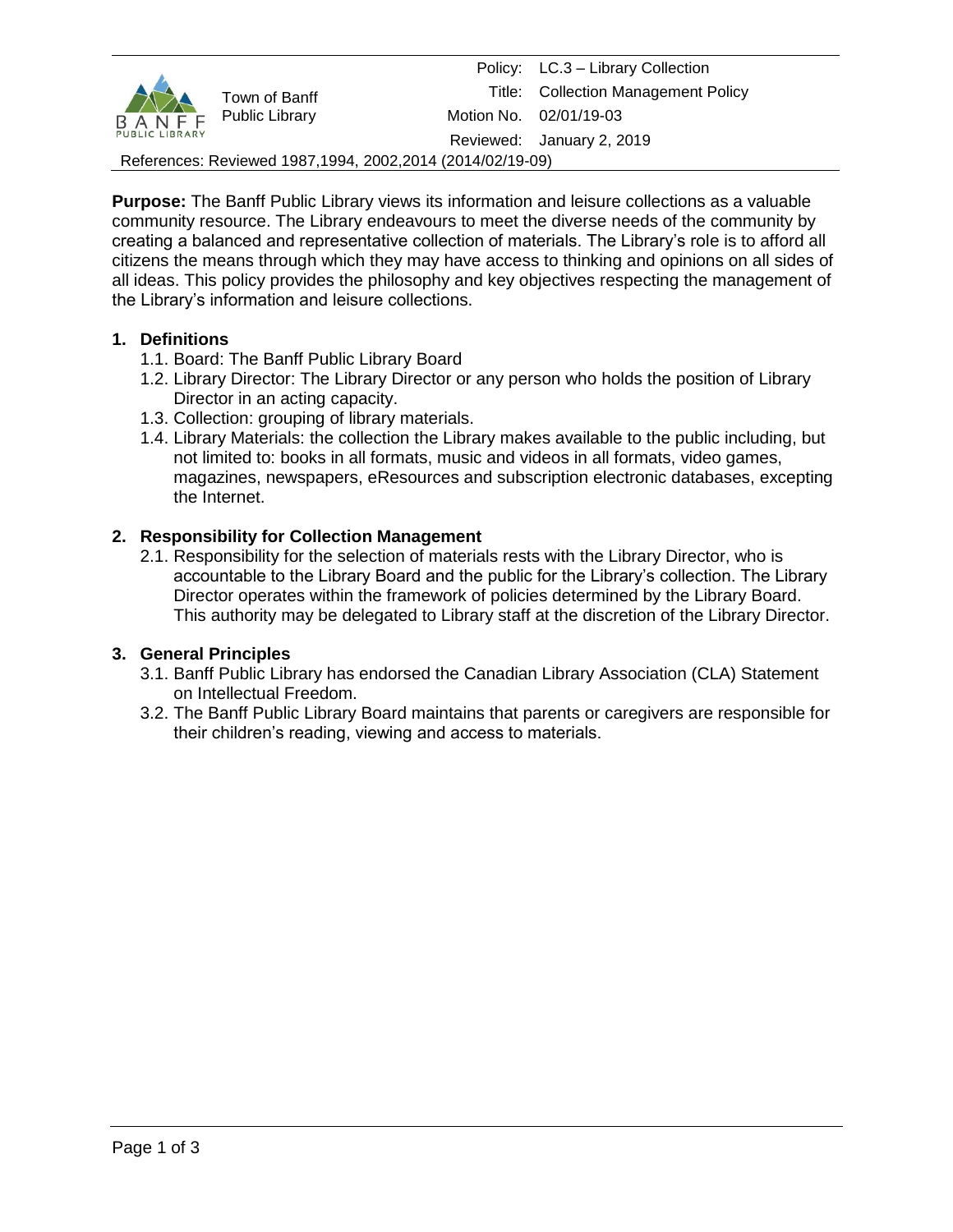

Policy: LC.3 – Library Collection Title: Collection Management Policy Motion No. 02/01/19-03 Reviewed: January 2, 2019

References: Reviewed 1987,1994, 2002,2014 (2014/02/19-09)

# **ATTACHMENT 1 – SAMPLE REQUEST FOR RECONSIDERATION**

\_ \_ \_ \_ \_ \_ \_ \_ \_ \_ \_ \_ \_ \_ \_ \_ \_ \_ \_ \_ \_ \_ \_ \_ \_ \_ \_ \_ \_ \_ \_ \_ \_ \_ \_ \_ \_ \_ \_ \_ \_ \_ \_ \_ \_ \_ \_ \_ \_ \_ \_

# Banff Public Library Request for Reconsideration of Library **Material**

Completion of this form assists the Library in understanding your concern. The steps of resolution will be in accordance with the Resources Management Policy of the Banff Public Library Board.

Name of Requestor: Address: Phone number and/or email:

TITLE:

AUTHOR/CREATOR:

PUBLISHER/PRODUCER:

TYPE OF MATERIAL: (Book, DVD, CD, Audiobook, eResource, etc.)

ACTION REQUESTED: (Removal, Relocation, etc.)

Have you experienced (Read, viewed, listened) to this material in its entirety? Yes No

If not, what was your reason for not completing it?

To what aspect of the material do you object, and why? (Please, be specific)